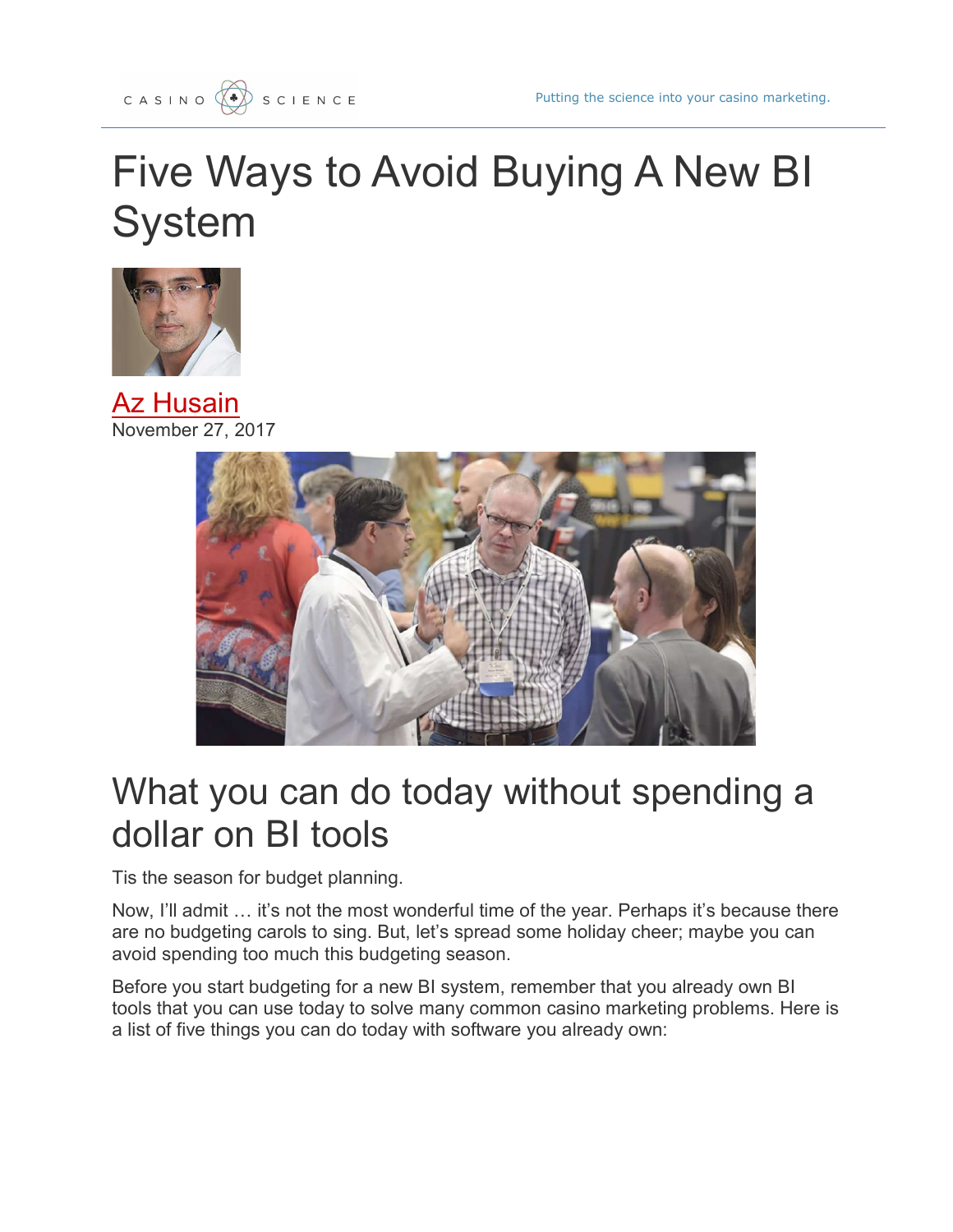

#### 1. Self-Service BI – Getting access to the data yourself

Problem: You have an idea for a time-sensitive promotion. But, you need to review your player gaming data first to understand audience sizing and reinvestment costs. Sending a request to IT to get access to the data could take days or weeks. By the time you do get the data, the insight you had for the time-sensitive promotion might have passed and is no longer relevant.

Solution: With self-service business intelligence tools like Excel and Power BI, nontechnical casino marketers can generate their own reports, run their own queries, and conduct their own analyses, without the assistance of IT staff.

#### 2. Using the data without building complex SQL queries

Problem: You need to grab player data from the gaming database and sort it in ways that makes it easier to identify targets for promotions and special events. You are not a technical user who can build SQL queries, so you need a simple way to get access to the data.

Solution: Using Excel and Power Query, the casino marketer can point and click to the required data rather than creating a complex SQL query. All of this can be done from within Excel.

### 3. Visually segmenting your player database

Problem: You want to send promotions to four different tiers of players based on oneyear theo. You want to visually identify and quickly segment these players.

Solution: Using Power BI, data can be ingested directly from the gaming database. A simple theo based segmentation strategy can be created using an Excel-like segmentation formula. Visual tools within Power BI can allow a marketer to export the player lists for the four tiers.

#### 4. Measuring player worth across all activities

Problem: You need to incorporate hotel revenue with gaming revenue to get a full picture of a player's value.

Solution: Using Excel and Power Query, gaming data and hotel data can be joined together using a common identifier (like the Player Id) that links the two data sets together. Once the data is within Excel, a more precise calculation of player worth can be calculated.